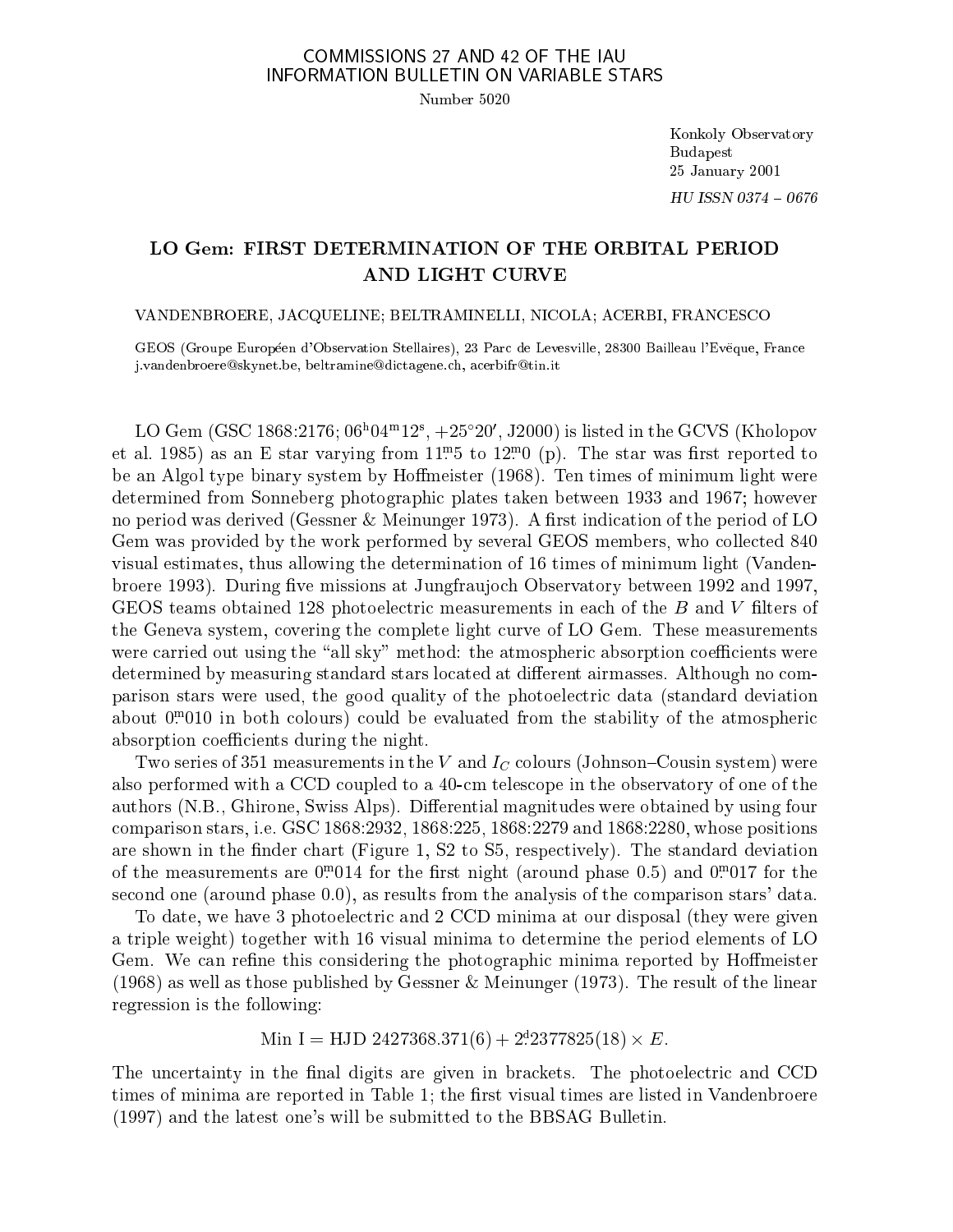

Figure 1. Finder hart of LO Gem

Table 1: Photoelectric and CCD minima of LO Gem

| <b>HJD</b>   | Mode     | E,      | $O-C$  |
|--------------|----------|---------|--------|
|              |          |         |        |
| 2448978.6439 | p.e. $V$ | 9657    | 0.0072 |
| 2450342.5687 | p.e. $V$ | 10266.5 | 0.0036 |
| 2450462.2948 | p.e. $V$ | 10320   | 0.0083 |
| 2450811.3820 | CCD V    | 10476   | 0.0014 |
| 2450812.5012 | CCD<br>V | 10476.5 | 0.0017 |

Table 2: Orbital Parameters. Asterisks mark ouput parameters

| Primary star                    | Secondary star                    |  |
|---------------------------------|-----------------------------------|--|
| mass ratio = $\overline{0.76*}$ |                                   |  |
| inclination $= 85^\circ 8^*$    |                                   |  |
| wavelength $= 550$ nm           |                                   |  |
| Fillout $= -4.33*$              | Fillout $= -4.32*$                |  |
| Lagrangian $L_1 = 0.53$         | Lagrangian $L_2 = 1.65$           |  |
| Mean radius $= 0.23$            | Mean radius $= 0.19$              |  |
| temperature = $7000~K^*$        | temperature = 6980 K <sup>*</sup> |  |
| luminosity $= 0.60$             | luminosity $= 0.40$               |  |
| gravity coefficient $= 0.32$    | gravity coefficient $= 0.32$      |  |
| limb darkening $= 0.6$          | limb darkening $= 0.6$            |  |
| reflection $= 0.5$              | reflection $= 0.5$                |  |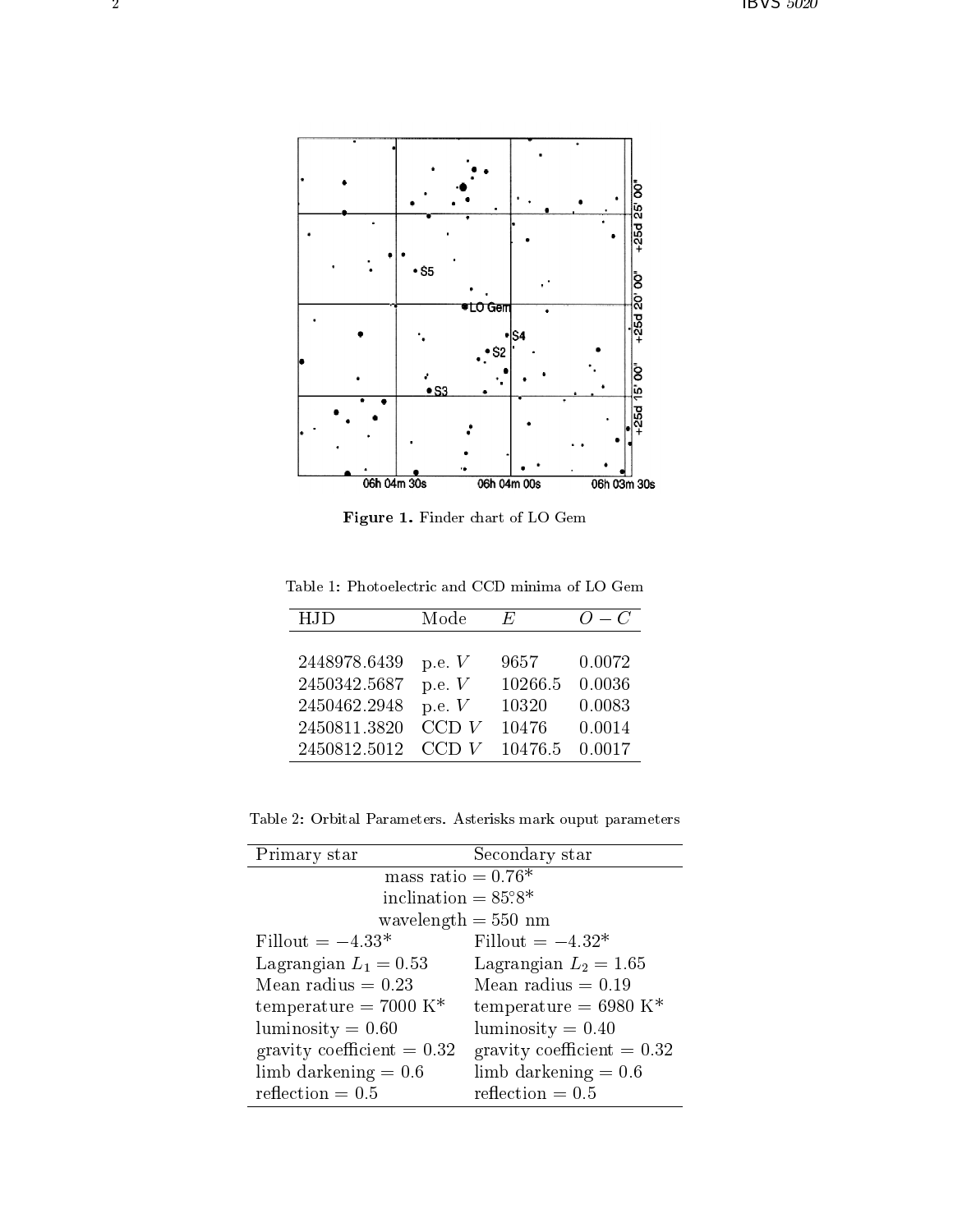

Figure 2. Photoele
tri <sup>V</sup> measurements of LO Gem. Different symbols indicate measurements taken during different nights

Figure 3. <sup>V</sup> band CCD light urve (points) with model (line) of the e
lipsing system

Two of the ten photographic times of minima had to be rejected from the calculations because of their large  $O - C'$ s (+0.2638 d and +0.2377 d). Taking together all the times of minima reported to date, the  $O - C$ 's have not shown a significant period change since 1933.

Figure 2 shows the photoelectric V light curve of LO Gem, constructed using the ephemeris reported above. The brightness of LO Gem outside e
lipse varies between  $V = 11.01$  and  $V = 11.06$ . The standard deviation of the V measurements at maximum  $\min$  is 0.014. The amplitude of the minima is 0.00 at phase 0 and 0.55 at phase 0.5; however, the depth of the primary minimum changes significantly during the different nights making it difficult to predict its correct amplitude (Figure 2). Changes of the atmospheric absorption coefficients during short time lapses can account for such variations; alternatively, we could not rule out the possibility of the intrinsic variability of one of the omponents, although the olour index of the system makes this possibility unlikely. The e
lipse duration is 11.5% of the orbital period.

No significant changes in the  $B-V$  colour index were detected during the minima. The  $(D - V)G$  colour index is  $-0.31 \pm 0.01$  at maximum light, which corresponds to  $(B-V)_J = 0.52$ . We used the procedure described by Meylan & Hauck (1981), considering LO Gem as a luminosity class V star. LO Gem belongs approximately to the spectral class  $F8-G0$ 

Considering that the amplitudes of the minima are almost identical (Figure 2), we annot ex
lude the possibility of the half value for the orbital period. In this ase, the absen
e of a dete
table se
ondary minimum (
orresponding to phases 0.25 and 0.75 in Figure 2) prompted us to spe
ulate that the obs
ure ompanion would be too faint to be photoelectrically measurable. In order to obtain a more accurate result on the construction of a model of the binary system, we also onsidered the CCD measurements obtained during two subsequent minima. With Binmaker 2.0 (Bradstreet 1993) the light curve was modelled using both periods; the temperature of the larger star was set to 7000 K. The data, considering the 2.25 period, were best inted using an inclination of 80 , a mass ratio of 0.76. The temperature of the smaller star was adjusted to 6980 K. Figure 3 shows